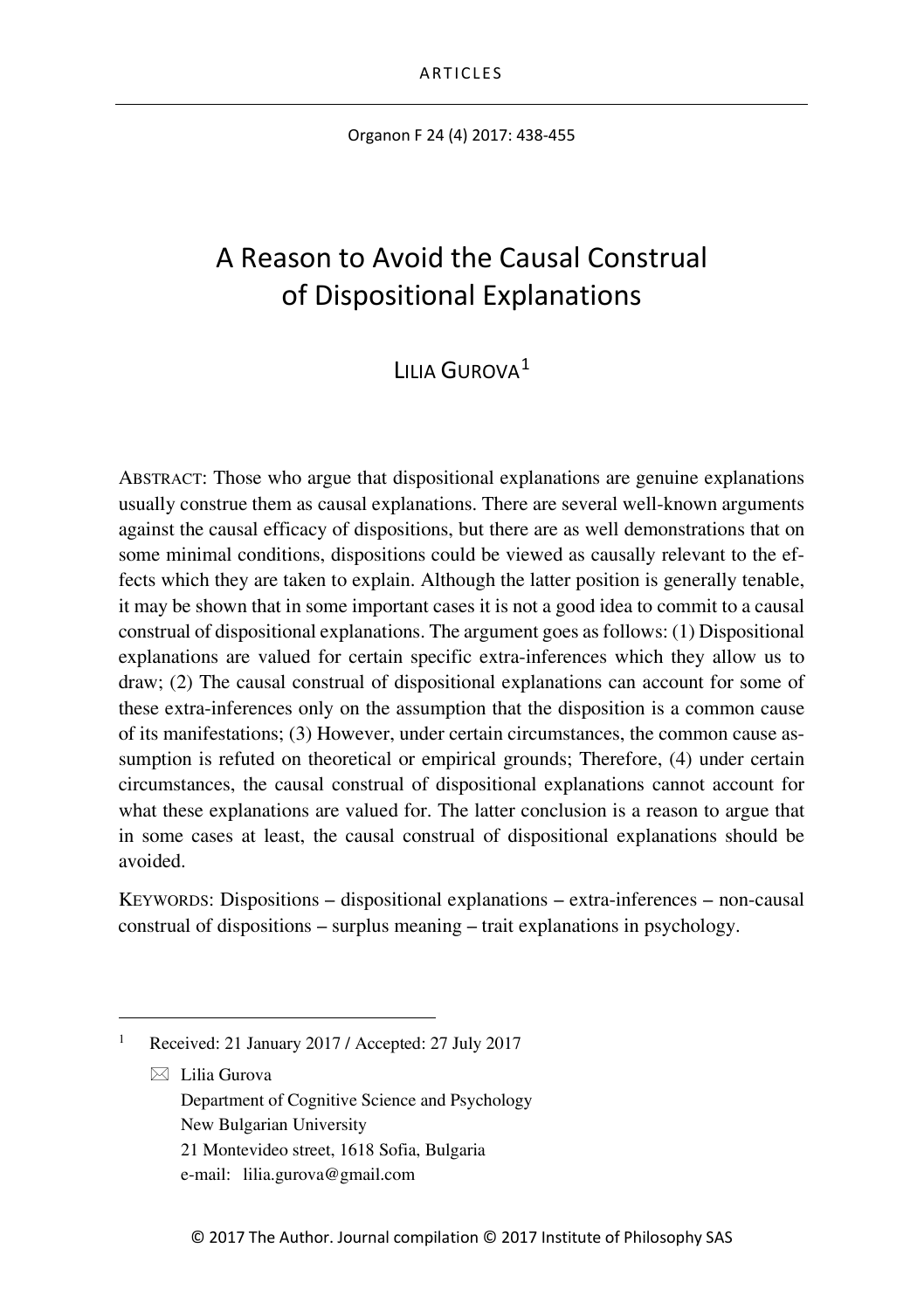## **1. Introduction**

Those who argue that dispositional explanations are genuine explanations usually construe them as causal explanations either by assigning a direct causal role to the explanatory dispositions (or to their 'causal bases')<sup>[2](#page-1-0)</sup> or by representing dispositions as parts of, or referring to, larger complexes which play the causal/explanatory role (cf. Hempel 1965; Vanderbeeken & Weber 2002). There are several well-known arguments against the causal construal of dispositions which allegedly demonstrate that dispositions could not play a causal role.<sup>[3](#page-1-1)</sup> There are at the same time demonstrations that on some minimal conditions, dispositions could be viewed as causally relevant to the effects which they are taken to explain (cf. McKitrik 2005). Although the latter position is generally tenable, it can be shown that, in some cases at least, it is not a good idea to commit to the causal construal of dispositional explanations. The main argument goes as follows: (1) Dispositional explanations are valued for certain specific extra-inferences which they allow us to draw and which raise our understanding of explained phenomena; (2) The causal construal of dispositional explanations can account for some of the extra-inferences which the dispositional explanations allow for only on the assumption that the disposition is a common cause of its manifestations; (3) However, under certain circumstances, the common cause assumption is refuted on either theoretical or empirical grounds, or both; Therefore, (4) under certain circumstances, the causal construal of dispositional explanations cannot account for the extra-inferences which these explanations are valued for. The latter conclusion is a reason to argue that the causal construal of dispositional explanations

<span id="page-1-0"></span><sup>&</sup>lt;sup>2</sup> The view that dispositions play a direct causal role has been defended by Nancy Cartwright. She, however, prefers the term 'capacities' instead of 'dispositions' (see Cartwright 1999). Armstrong is a famous defender of the view that dispositions could be assigned a causal role if, and only if, we identify them with their underlying causal bases (see Armstrong, Martin & Place 1996).

<span id="page-1-1"></span><sup>3</sup> The most popular are the so-called "Analyticity Argument" (cf. Armstrong 1968; Mackie 1973; Block 1990; Dardis 1993; Jackson 1995) and the "Exclusion Argument" (cf. Kim 1990; Block 1990); see McKitrk (2005) and Choi & Fara (2012) for a concise presentation of both arguments. Hüttemann (2009) has raised an additional objection against the causal view of dispositions: the latter could not be construed as causes of their manifestations because they do not precede their manifestations in time.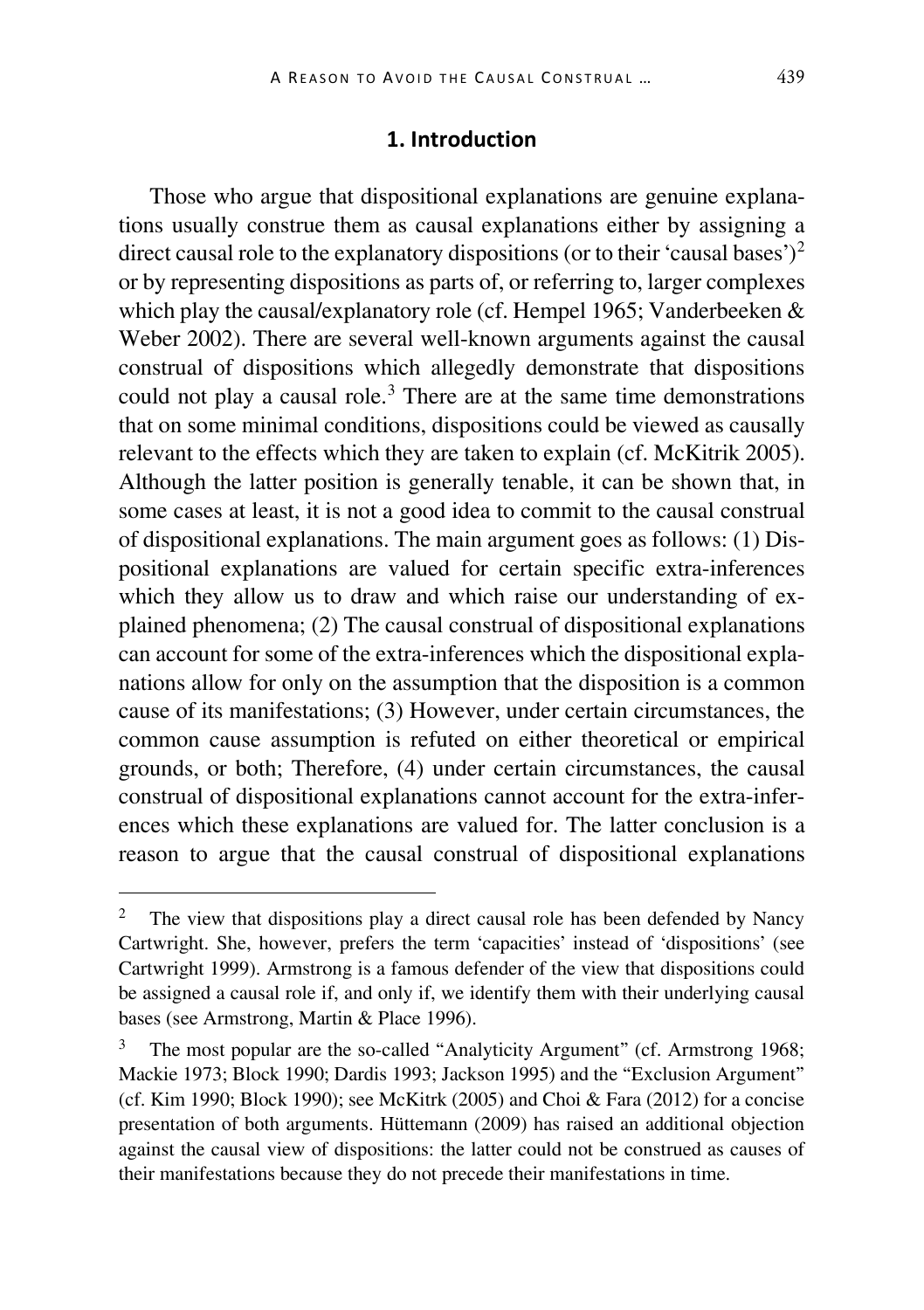should be avoided if we value the inferential benefits provided by these explanations.

After introducing some preliminaries in section 2, the premises  $(1)$  – (3) of the argument against the causal construal of dispositional explanations are discussed in more detail in sections 3 and 4. Section 5 presents the view that dispositional explanations are better viewed as forming a distinct type of explanation and that the explanatory virtues of these explanations build on the extra-inferences which they allow for. The last section 6 summarizes the rationale for the proposal to give up the causal construal of dispositional explanations and analyze them instead in terms of their inferential virtues.

### **2. Some preliminaries**

### *2.1. Two ways to present a dispositional explanation*

A dispositional explanation could be presented in the following way:

(2.1) 'X did B in the situation S because X has the *dispositional property* D'.

Here are some examples of dispositional explanations:

- E1: 'The vase broke when it fell on the floor because the vase is fragile.'
- E2: 'John hit Mary when she provoked him because John is aggressive.'

X in the sentence (2.1) stands for the object (the agent) which possesses the dispositional property D. B is usually called a *manifestation* of the dispositional property D and the situation S contains, or coincides with, the *stimulus condition,* which activates the manifestation B (cf. Choi & Fara 2012).

In (2.1) the stimulus condition (the situation S) is presented as a part of the *explanandum,* i.e. it precedes the because-clause. It is possible, however, to reformulate (2.1) in the following way: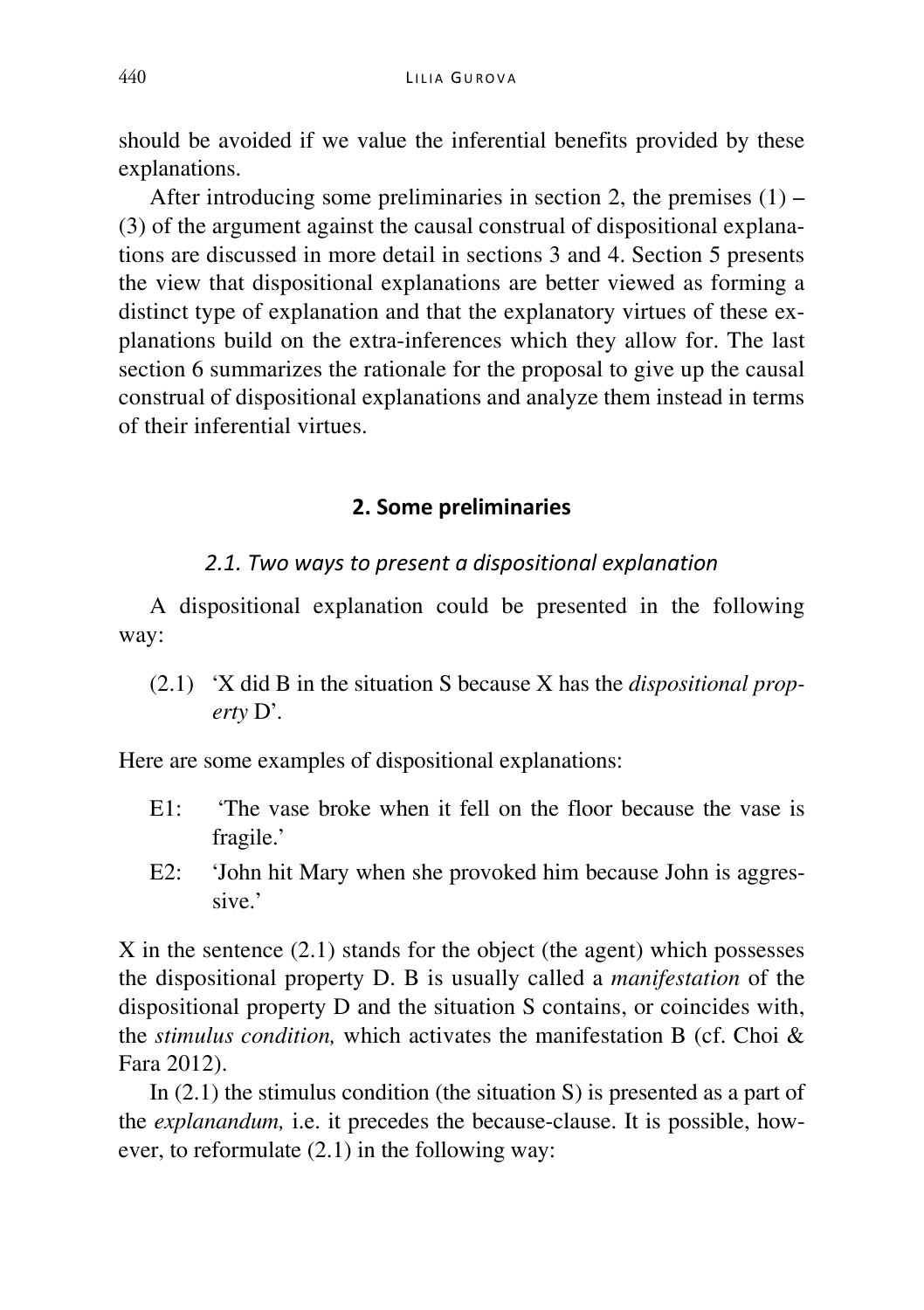(2.2) 'X did B because X has the dispositional property D and X was in the situation S<sup>'</sup>

In  $(2.2)$  the stimulus condition (the situation S) is presented as a part of the *explanans,* i.e. as a part of the because-clause*.* If we reformulate the examples E1 and E2 in accordance to (2.2), we'll receive the following explanations:

- E12: 'The vase broke because it is fragile and it fell on the floor.'
- E22: 'John hit Mary because John is aggressive and Mary provoked him.'

Intuitively, the two forms of the presented dispositional explanations (the forms E1 and E2 on the one hand and E12 and E22 on the other hand) have different meanings but without undertaking an additional analysis, we don't seem to have any good reason to prefer the one form instead of the other. The distinction between the forms (2.1) and (2.2) should be taken seriously in any analysis of dispositional explanations, especially by those who construe dispositional explanations as causal explanations. This is because the choice between (2.1) and (2.2) determines what kind of a causal role one is allowed to assign to dispositions. For example, if we construe a dispositional explanation following (2.1) form we must assign a direct causal role to the dispositional property D, but if we choose (2.2) form we may assume that dispositions are not independent causal factors as they play a causal role only in conjunction with the stimulus conditions which have evoked their manifestations.

### *2.2. Dispositional vs. categorical properties*

In both forms of dispositional explanations the role of the stimulus condition S is crucial, although this role, as it was shown above, is different in (2.1) and (2.2). Some are tempted to assume that stimulus conditions are indispensable parts of dispositional explanations because it is a distinctive characteristics of all *dispositional properties* (e.g. the properties of being fragile, soluble, aggressive, vulnerable etc.) that they are always manifested under some stimulus conditions while *categorical properties* (e.g. the properties of being made of wood or glass, being round, having a particular mass etc.) are present under all conditions (cf. Choi & Fara 2012)*.*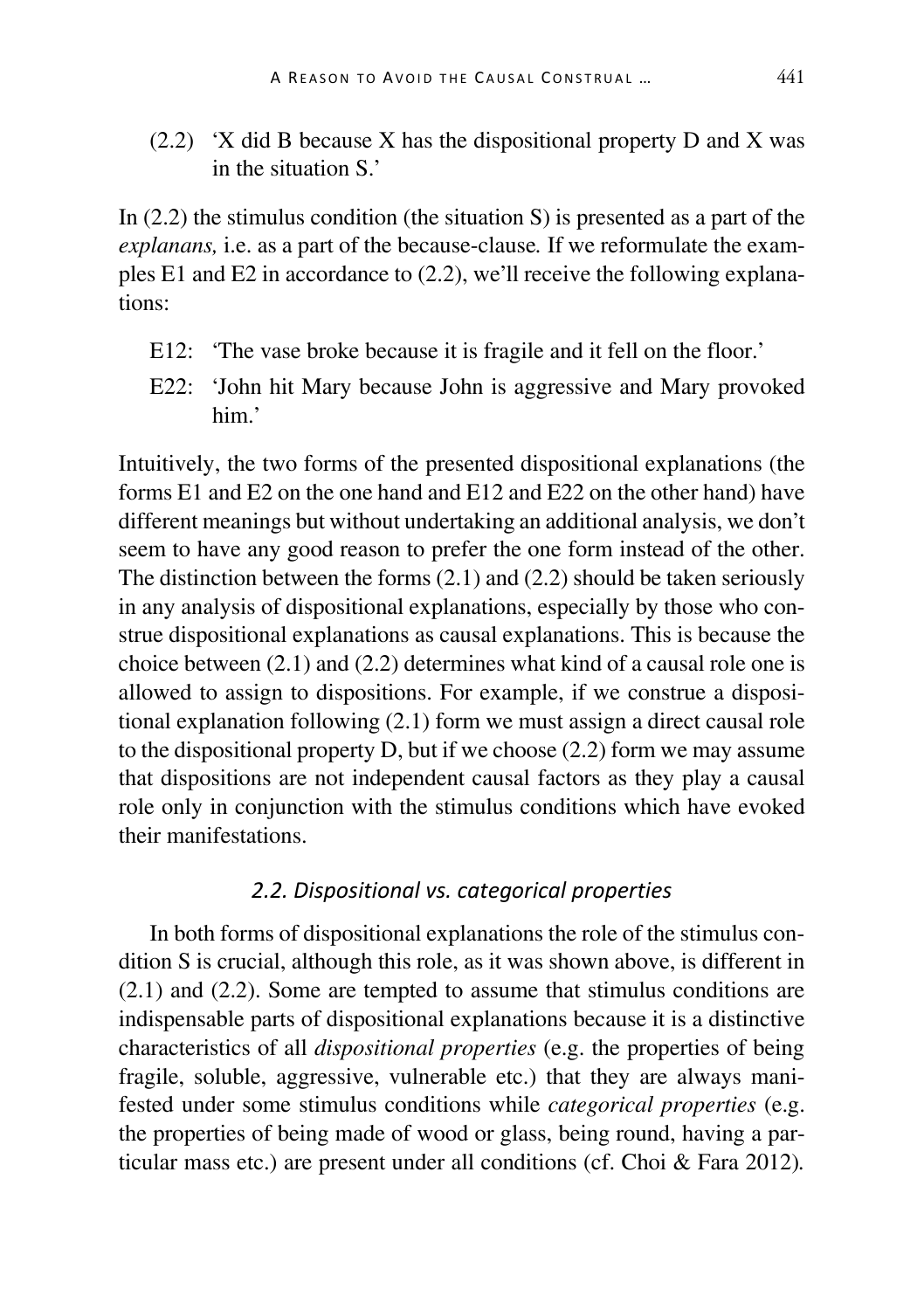Philosophers, however, have never shared a common view about the dispositional/categorical divide. According to the so-called *categoricalists,* a famous representative of which is D. Armstrong (see Armstrong 1997), all real properties are categorical properties. On this view, the terms which seemingly refer to dispositional properties are mere shortcuts for categorical properties. In contrast to *categoricalism*, the view called *dispositionalism* states that (at least some of) the real properties in the world are essentially dispositional, i.e. irreducible to any categorical properties. $4$  As we shall see in the next section 2.3, categoricalism and dispositionalism entail different views on the explanatory status of dispositions. The categoricalists usually claim that dispositions, being at best shortcuts for categorical properties, are causally inert and thus non-explanatory. Most of the dispositionalists recognize the causal efficacy of dispositions and their irreducible explanatory role. If, however, we embrace a view where the explanatoriness of dispositions is disentangled from their causal status, we are not anymore forced to take a side in the debate about the proper ontology of dispositions.

# *2.3. Different views on the explanatory status of dispositional explanations*

One can recognize in philosophical literature three major views on the explanatory status of dispositions (cf. Mumford 1998):

(a) Dispositions do not play any explanatory role.

This is the position defended by most of the categoricalists (see above) who insist that dispositions, if they exist at all, are causally inert and, therefore, non-explanatory.

(b) Dispositions play only a heuristic role pointing to where to look for genuine causal explanations.

<span id="page-4-0"></span> <sup>4</sup> The extreme version of dispositionalism stating that *all* properties are essentially dispositional can be found in Popper (1959) or Mumford (2004). Another kind of extreme dispositionalism is the view that all properties are at once dispositional and qualitative, i.e. categorical (see Heil 2005).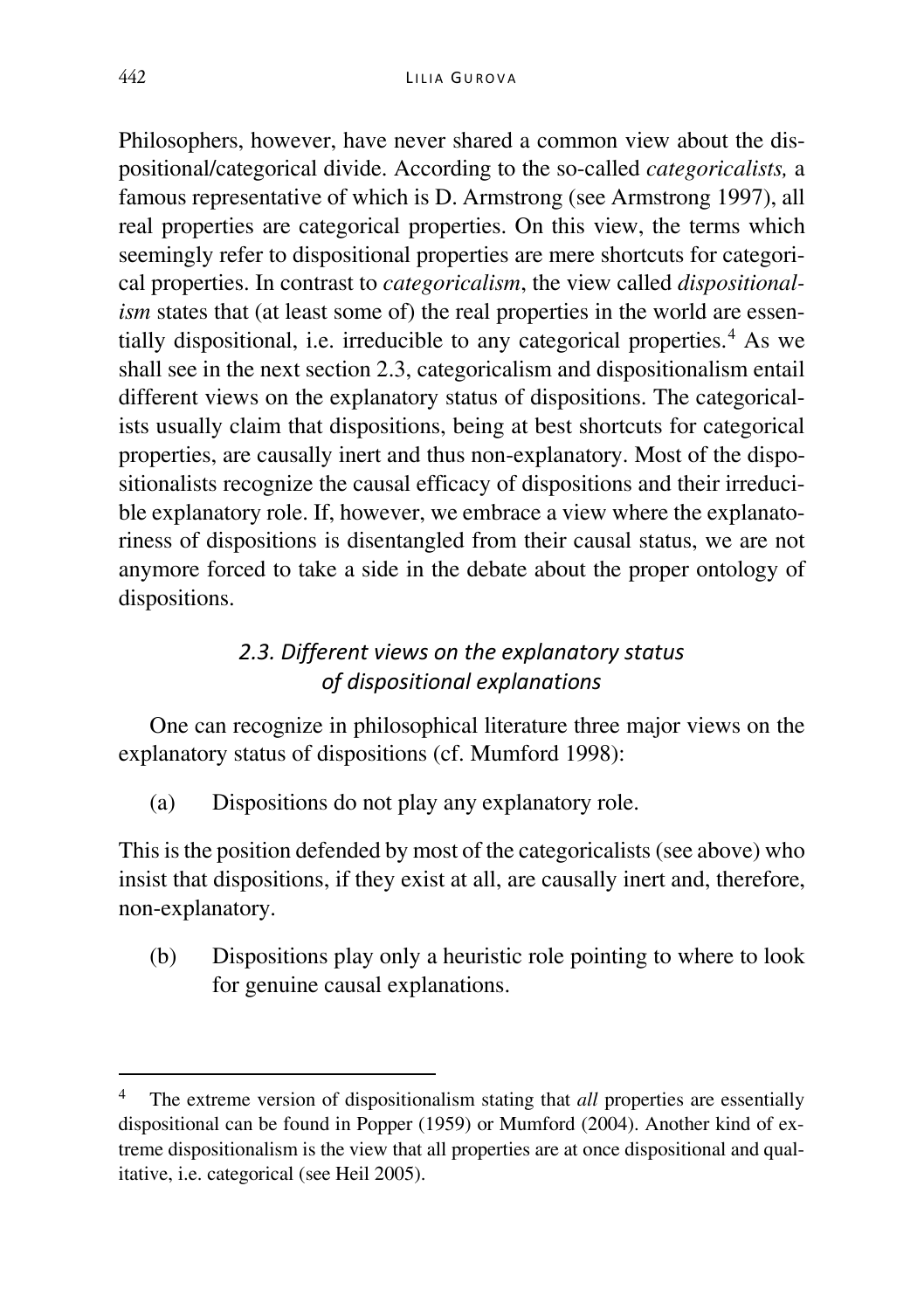Part of the categoricalists tolerate a temporary use of dispositional explanations in situations where there is a lack of information about the alleged categorical bases of the dispositional properties.

(c) Dispositional explanations are genuine causal explanations.

Those who subscribe to (c), however, differ significantly in their views on how dispositional explanations should be construed as causal explanations. Very few of them, for instance, claim that dispositions possess causal pow-ers.<sup>[5](#page-5-0)</sup> Dispositions are usually taken to have a causal role either in a couple with their causal bases (cf. Armstrong, Martin & Place 1996), or in conjunction with the situations in which they are manifested (see Hempel 1965). On the other hand, those who criticize the causal role of dispositions provide arguments against the possibility for dispositions to play a direct causal role (cf. Armstrong 1968; Mackie 1973; Block 1990; Kim 1990; Dardis 1993; or Jackson 1995).

Besides the three major views  $(a) - (c)$ , a recent view  $(d)$  states that:

(d) Dispositional explanations are genuine non-causal explanations.

According to this view, dispositions do not cause, neither on themselves nor along with other factors, the explained phenomena (cf. Hütteman 2009). Hütteman builds his argument for a non-causal construal of dispositional explanations on the claim that dispositions cannot be construed as causes as they do not precede their manifestations in time. However, as McKitrik (2005) has shown, it is possible to construe dispositional explanations as causal explanations if we embrace a sufficiently weak, "disposition-friendly" criterion for causal relevance which does not include the clause that causes must be independent from their effects and temporally precede them.

In this paper I'll argue against the causal construal of dispositional explanations on a different basis. It will be demonstrated that even in cases where the causal construal of dispositional explanations is possible, this construal leads to assumptions which are unacceptable for theoretical and empirical reasons.

<span id="page-5-0"></span> <sup>5</sup> Nancy Cartwright is a famous defender of this view – see Cartwright (1999); see also Heil (2005).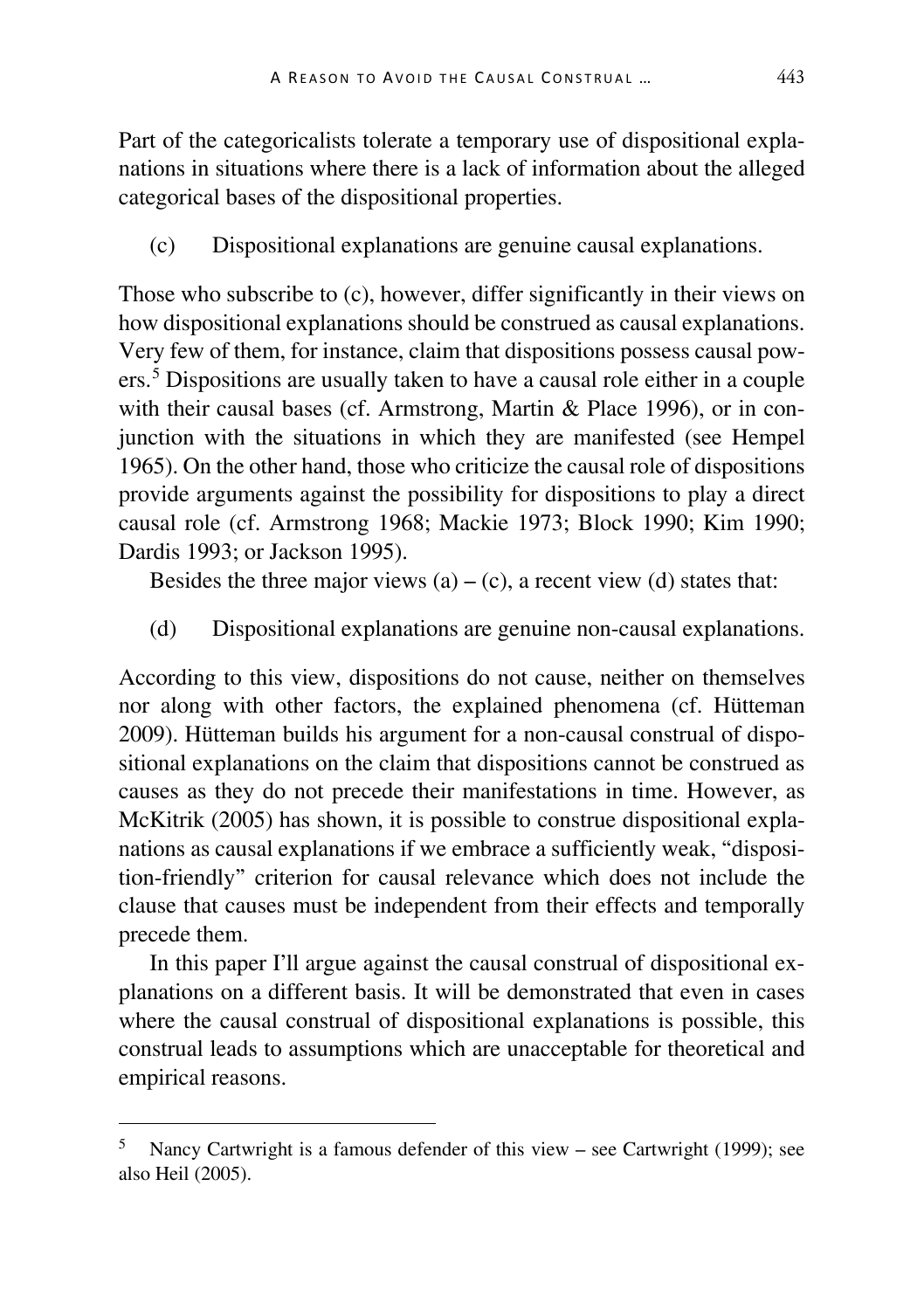### **3. What dispositional explanations are good for?**

According to an influential view (see Quine 1969; Armstrong 1973), dispositional explanations are at best (temporary) substitutes for genuine causal explanations. I am not going to discuss here the arguments for this view.[6](#page-6-0) It suffices to note, that if there are dispositional explanations which are irreducible to non-dispositional ones in disciplines as diverse as physics and psychology, $\frac{7}{7}$  $\frac{7}{7}$  $\frac{7}{7}$  these explanations probably play a role which exceeds that of a substitute and which deserves a more careful analysis.

Let us consider again the simple example E1: 'The vase broke when it fell on the floor because the vase is fragile.' A categoricalist would argue that the explanation E1 could be reduced to the following one:

E1\*: 'The vase broke when it fell on the floor because the vase is made of glass and the crystalline structure of glass makes it fragile.'

At first glance, E1\* does not only serve as a good substitute for E1 but it even looks a "deeper" explanation as far as in addition to explaining why this particular vase broke, it explains as well why the vase is fragile (the vase is fragile because of its crystalline structure). From this perspective, E1\* does look superior to E1.

But let's take a different perspective. Let's ask about what one can infer from each of these explanations. Given E1\*, we are entitled to expect that not only this particular vase will break if it falls on the floor but any object of a similar mass, which is made of glass having the same crystalline structure will break too, if it falls on the floor from the same or a bigger height.

<span id="page-6-0"></span> <sup>6</sup> A simplified form of the standard argument goes as follows: all genuine explanations are causal explanations; dispositions are causally inert (although they can refer to, or be grounded in, causally efficient categorical properties); therefore, dispositions in themselves could not play an explanatory role.

<span id="page-6-1"></span><sup>7</sup> Quantum mechanics, as it is understood today, seems to leave no room for nondispositional interpretations of the properties of the fundamental particles. See, e.g., Bigaj (2012) for a nice explanation of why such properties as the spin of an electron are best understood as irreducible dispositional properties. In a similar vein, many personality psychologists and philosophers of psychology view personality traits as dispositions which are not reducible to neurophysiological, genetic or other biological or physical categories (see Wiggins 1973; Cervone 2004; Borsboom 2015; Gurova 2017).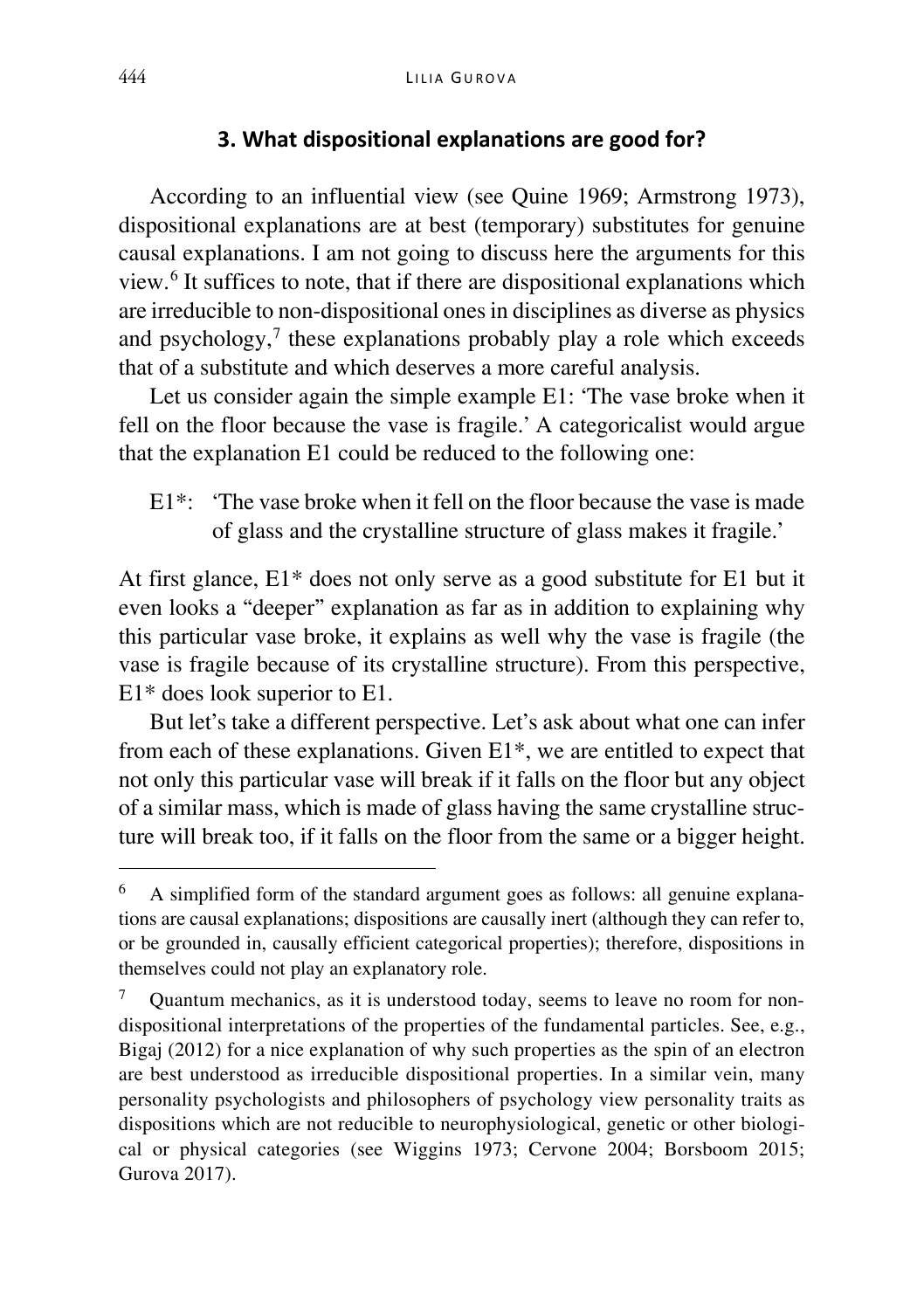Given E1, however, we are entitled to expect much more. For instance, we are justified to suppose that a fragile ceramic vase (or another fragile ceramic object) will break if we drop it on the floor. The same should be expected about a fragile match house, or a fragile egg, if they are dropped on the floor, although they do not have a crystalline structure like the glass vase from E1. In other words, the dispositional explanation E1 has a bigger *inferential content* (i.e. it allows for a larger number of inferences to be drawn) than its non-dispositional substitute E1\*. One can ask here, why should we care about the explanations' inferential content? What follows may count as an answer of this question: If we agree with the widely supported claim that the primary goal of any explanation is to enhance our understanding of the explained phenomenon (cf. Friedman 1974; Lipton 2004), and if we agree that a distinctive mark of understanding is the ability to go "beyond the information given" (see Bruner 1957), then we may also agree that the inferential content of a given explanation (the extra-inferences which this explanation allows for) is a good measure of the explanation's capacity to lead us "beyond the information given".

In fact, in many areas where dispositional explanations are used, they are appreciated exactly for their capacity to suggest inferences which go "beyond the information given". In psychology, for instance, many insist that dispositional explanations carry "surplus meaning" where "surplus meaning" is just another term referring to the extra-inferences which a given explanation allows for. The following citation from two eminent personality psychologists is representative for the latter view:

[an] explanation becomes useful only when it provides surplus meaning and allows inferences which go beyond the observed data. … Traits are defined as enduring dispositions, and are hypothesized to be related to outcome variables; thus trait explanation carries with it the implication that long-term predictions can be made. (McCrae & Costa 1995, 243)

Indeed, given E2, i.e. given the knowledge that 'John hit Mary when she provoked him because John is aggressive', we may reliably predict that John has probably attributed a hostile intention to Mary's provocation, as well as we may expect that John will not hesitate to harm somebody if John sees the harm as a means to achieving his goals.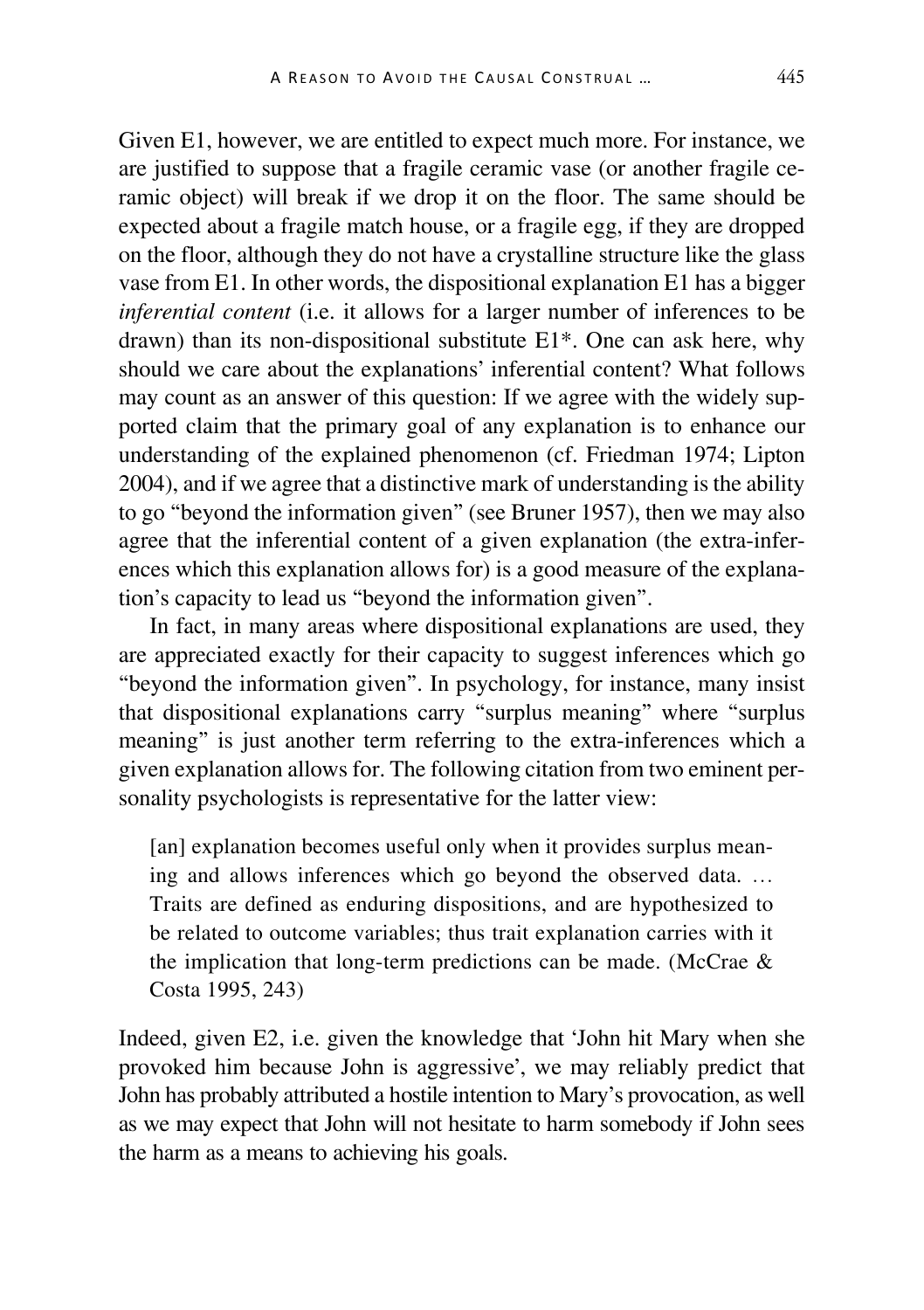To summarize, dispositional explanations are valued for two types of inference which they allow for. Given the dispositional explanation (2.1), for example, we may derive that:

 $(3.1)$  X is expected to do B<sub>1</sub> in S<sub>1</sub>, or B<sub>2</sub> in S<sub>2</sub>, or … B<sub>n</sub> in S<sub>n</sub>, if B<sub>1</sub> – Bn are known possible manifestations of the dispositional property D, which X possesses.

Let's call the inferences like  $(3.1)$  'inferences to different manifestations'. Given  $(2.1)$ , we are also entitled to assume that:

(3.2) Any object (agent) Y, which is different from X, will do  $B^*$  in  $S^*$ if he possesses the dispositional property D.

In  $(3.2)$  B<sup>\*</sup> and S<sup>\*</sup> stand for any manifestation and stimulus condition which are identical or similar to B and S. Let's call the (3.2) like inferences 'inferences to different objects (agents)'.

Let's see now what happens with these two types of inference when we construe dispositional explanations as causal explanations.

# **4. What happens when dispositional explanations are construed as causal explanations?**

In the previous section, we saw that, at least in some areas, the higher inferential content of dispositional explanations has been recognized as their main explanatory virtue. Now we have to see what happens when we try to account for this virtue by assigning a causal role to the explanatory dispositions.

# *4.1. The inferences to different manifestations*

Let's consider again the example E2: 'John hit Mary when she provoked him because John is aggressive'; and let's assign the following values to the variables B, S and D:

 $B = 'John hit Mary.'$ S = 'Mary provoked John.'  $D = 'John$  is aggressive.'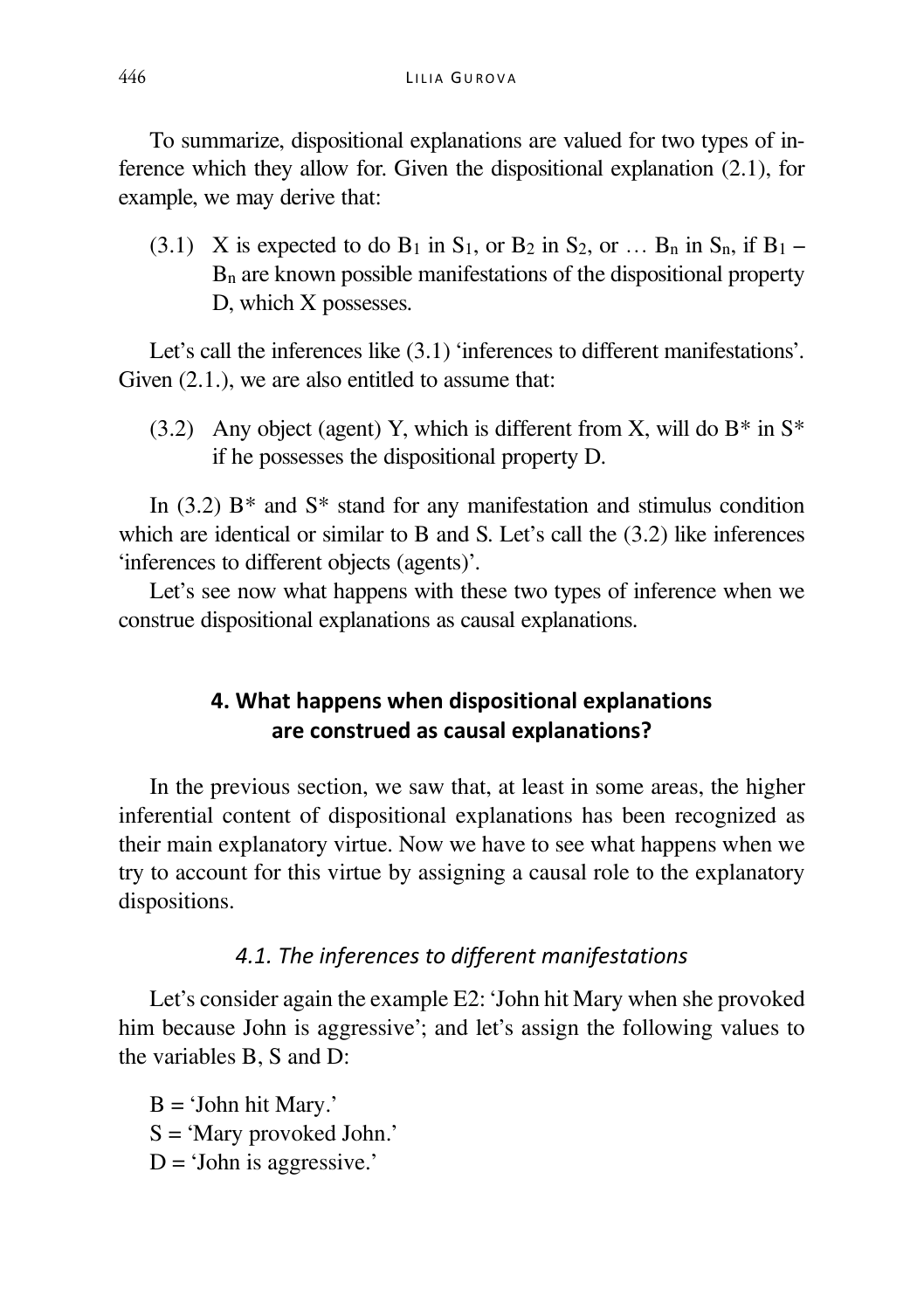Then if we use one of the "disposition-friendly" criteria for causal relevance (cf. McKitrick 2005), e.g. the probabilistic criterion, $\delta$  the following inequality must be satisfied in order to claim that the disposition D is causally related to the *explanandum* (B, S):

 $(4.1)$  P(B, S|D) > P(B, S|non-D)<sup>[9](#page-9-1)</sup>

Let's assume now that (4.1) is satisfied, i.e. the disposition D (John's aggressiveness) is causally related to the *explanandum* (B, S) ('John hit Mary when she provoked him.'). As it was shown in section 3, explanations like E2 are valued because they allow us to predict other behavioral acts of the agent who possesses the explanatory disposition D. Let's now, for the sake of simplicity, take into account the following prediction about John's understanding of Mary's intentions in the same situation S:

C: 'John attributed hostile intentions to Mary.'

Then the explanation of C would be:

E2\*: 'John attributed hostile intentions to Mary when she provoked him because John is aggressive.'

In order to view  $E2^*$  as a valid causal explanation, the following inequality must hold:

 $(4.2)$  P(C, SlD) > P(C, Slnon-D)

If both  $(4.1)$  and  $(4.2)$  are satisfied, taken together, they imply that D is a common cause of B and C. Being a common cause, D screens off the correlation between its two manifestations. However, the correlation between B and C is the only empirical fact we know for sure. There is a plenty of evidence e.g. for the existence of a direct connection between the various

<span id="page-9-0"></span>The inferences that follow hold even if we use a different criterion for causal relevance. The probabilistic criterion has been chosen only because it is considered "disposition-friendly" (McKitrick 2005), i.e. it is not expected to bring additional problems for the causal construal of dispositional explanations.

<span id="page-9-1"></span>The inequality  $(4.1)$  should be read as follows: the probability of the appearance of B in S given D is higher than the probability of the appearance of B in S given non-D.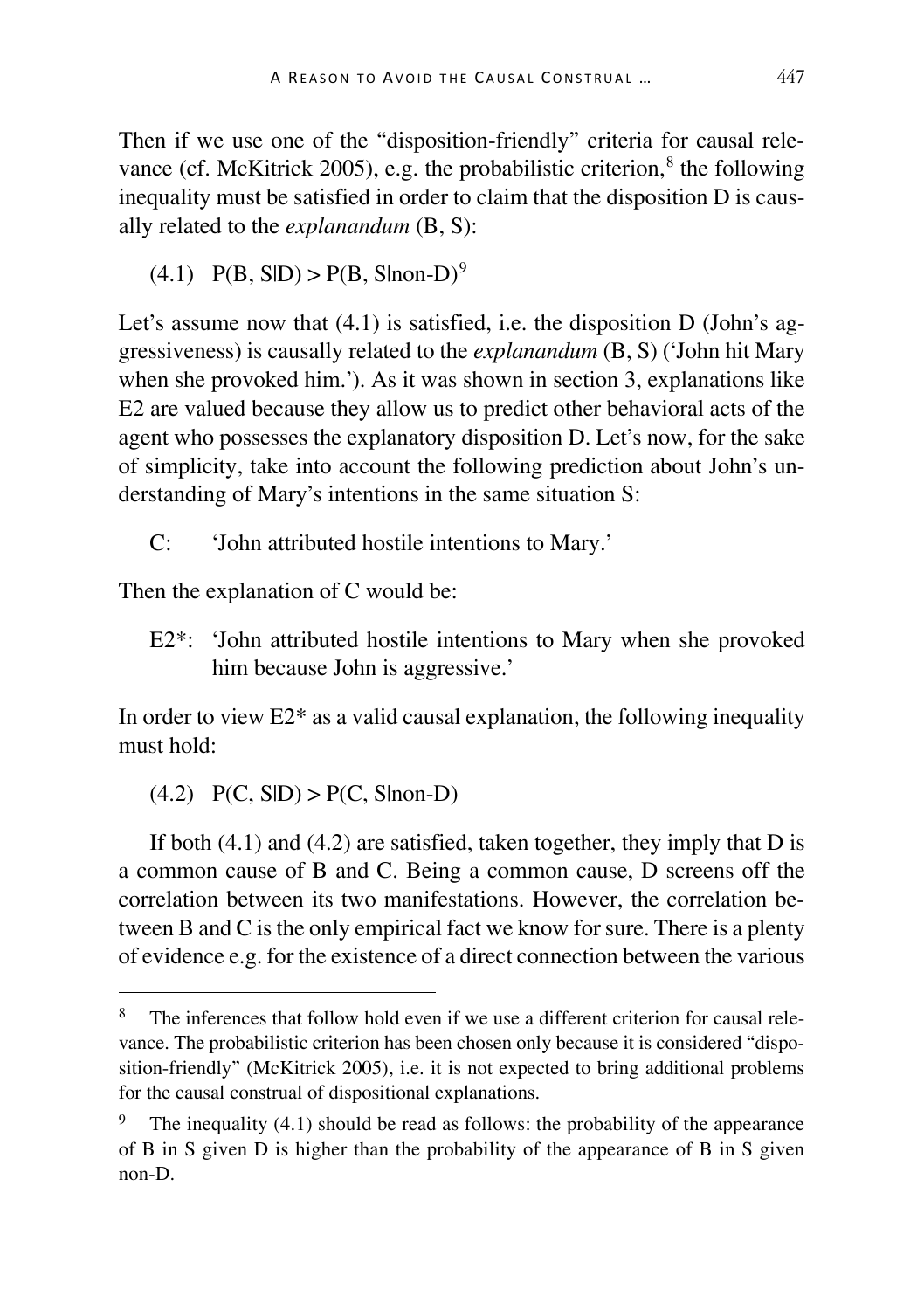violent reactions to particular provocations and the attribution of a negative intention to the provocateur (see Dodge 2006). However, when we construe the dispositional explanations as common cause explanations, this construal forces us to assume that the correlations between the manifestations of the dispositional property are spurious rather than standing for real connections. On the other hand, there is little to no evidence that specific biological structures exist that might play the role of the alleged common causes of the correlated behavioral acts (see Kehoe et al. 2012). In addition, theoretical considerations have been raised against the plausibility of the hypothesis that such biological common causes of traits' manifestations ex-ist.<sup>[10](#page-10-0)</sup> The situation in personality psychology thus reminds us about the situation in quantum mechanics where the assumption that dispositional properties like the spin of an electron are grounded in (still unknown) categorical physical properties led to theoretical conceptions which are not supported by the available experimental evidence as well as by theoretical results such as the Bell's theorem. $11$ 

Nothing significantly changes if we use the E22 form of the explanation: 'John hit Mary because John is aggressive and Mary provoked him.' In this case the following equations must hold in order to construe E22 and E22\* as causal explanations, in accordance with the disposition-friendly probabilistic criterion for causal relevance:

- $(4.3)$   $P(B|S, D) > P(B|S, non-D)$
- $(4.4)$   $P(C|S, D) > P(C|S, non-D)$

<span id="page-10-0"></span><sup>&</sup>lt;sup>10</sup> Lamiell (1987) was probably the first who tried to draw attention to the fact that the behaviorally defined traits have been elicited using statistical methods such as factor analysis in between subject studies which do not allow us to infer that the elicited structure exists within the particular subjects; see also Rorer (1990); Borsboom et al. (2003); Cervone (2004); and Borsboom (2015). A different argument against the interpretation of traits as hidden causes of their observable manifestations was raised by Wiggins (1973). His argument builds on the premise that the considerations involved in drawing the boundaries between the different trait categories reflect some socially important distinctions rather than biological ones.

<span id="page-10-1"></span> $11$  A series of proofs known under the label "the Bell's theorem" demonstrate that local hidden variables cannot (causally) account for the quantum measurement correlations, which the quantum mechanics predicts – see Bell (1964); see Myrvold (2016) for a recent discussion on the Bell's theorem's implications.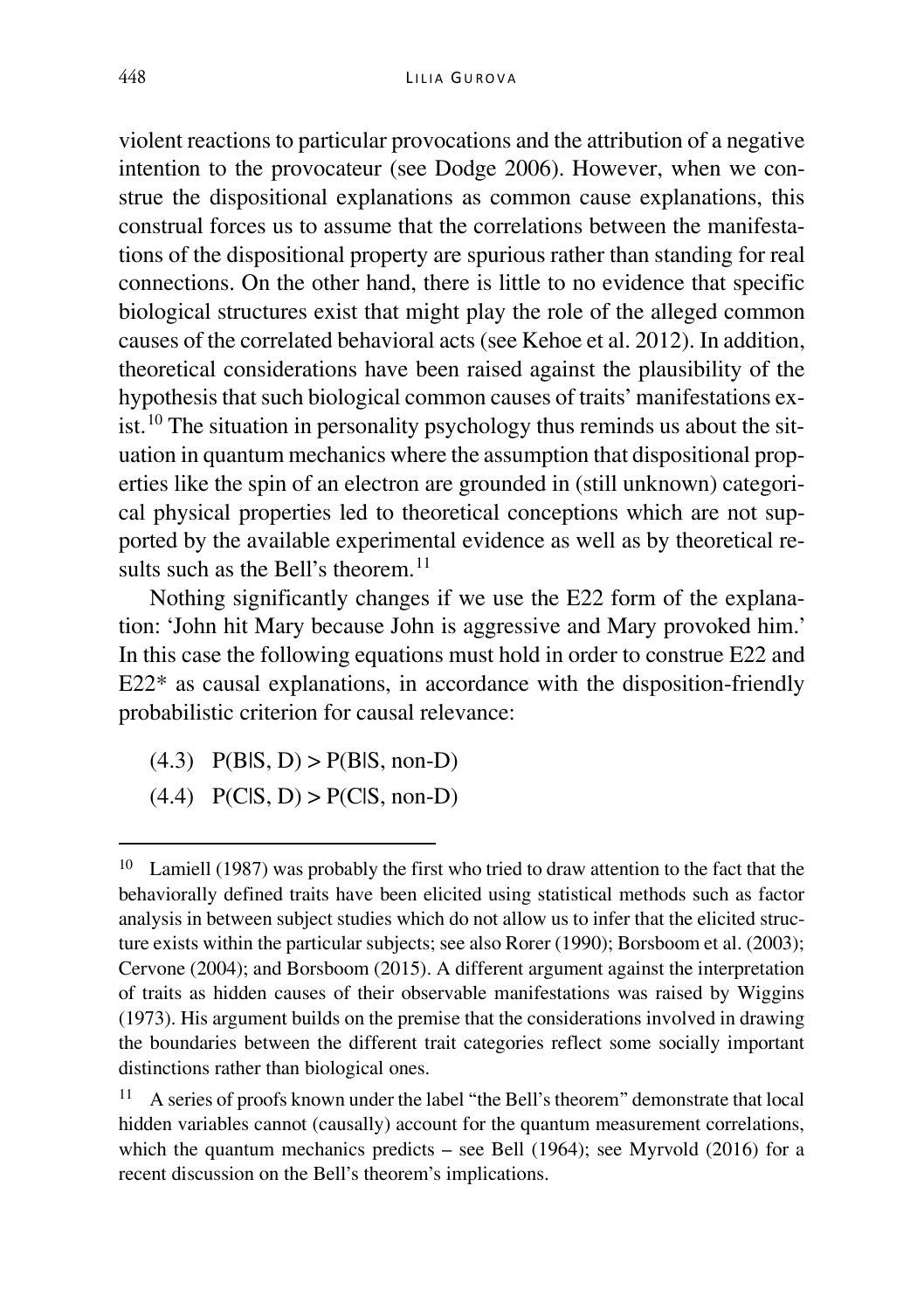Again, the common cause (S, D) screens off the correlation between B and C, which in this particular example is unacceptable for both empirical and theoretical reasons, as it was shown above. There is empirical evidence for the connection between hostile attributions and aggressive reactions to provocations and there is a theoretical model built on this evidence which has been well confirmed (cf. Dodge 2006). At the same time there is no convincing evidence that the alleged common causes stand for real biological structures and there are good theoretical arguments against such hypotheses.

### *4.2. The inferences to different objects (agents)*

Let's go back again to the example E2: 'John hit Mary when she provoked him because John is aggressive' and remind that this dispositional explanation allows us to predict that another person, say Billy, who has the same dispositional property (has an aggressive personality) will act in a similar way  $B^*$  in a situation  $S^*$  which is similar to S.

Let's assume that B\* stands for 'Billy offended Sally', S\* stands for 'Sally provoked Billy' and D\* stands for 'Billy is aggressive'. Then if we apply again the probabilistic criterion for causal relevance to the following dispositional explanation

E3: Billy offended Sally when she provoked him because Billy is aggressive

we'll receive

 $(4.5)$  P(B<sup>\*</sup>, S<sup>\*</sup>|D<sup>\*</sup>) > P(B<sup>\*</sup>, S<sup>\*</sup>|non-D<sup>\*</sup>)

As far as  $D^*$  is similar but not identical to  $D$  (i.e. we do not have good reasons to assume that John's aggressiveness is exactly the same as Billy's aggressiveness), we cannot say that the two events  $(B, S)$  and (B\*, S\*) have a common cause, we can only say that they have *similar*  causes. Therefore, we are not forced here to screen off the correlations between  $(B, S)$  and  $(B^*, S^*)$ , but even if we were, that would not create any problem because no one expects a direct causal link between the events 'John hit Mary when she provoked him' and 'Billy offended Sally when she provoked him'.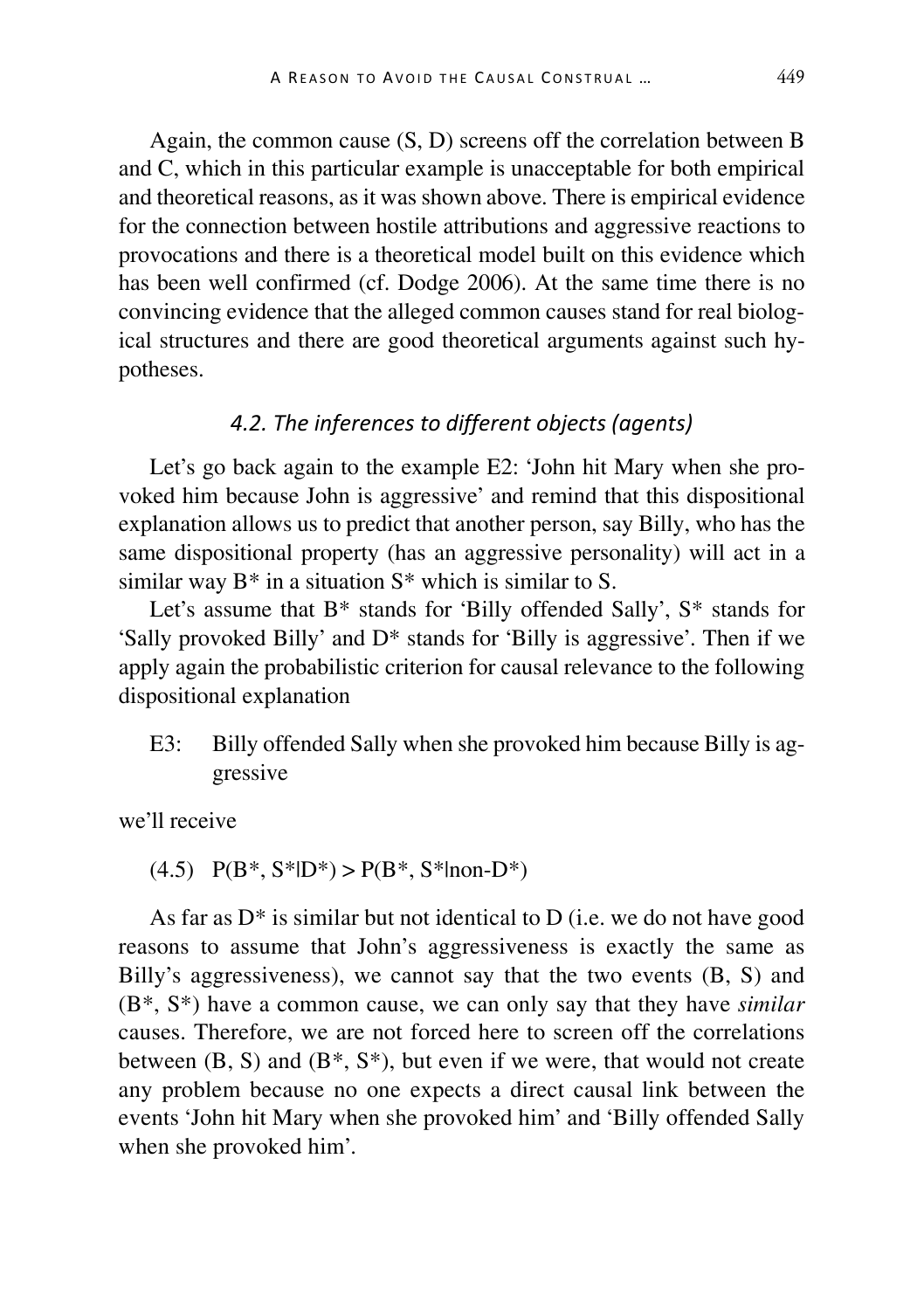To sum up, the causal construal of dispositional explanations leads to a common cause assumption only when we try to account for the inferences to different manifestations. In some of these cases the implied common cause assumption goes against the available empirical data and theoretical considerations. However, the causal construal does not lead to any serious problems when we interpret causally the inferences to different objects (agents). Probably because the causal account of dispositional explanations does not face serious problems most of the time, many are tempted to assume that it is generally tenable but it is not as the analysis of the causal construal of the inferences to different manifestations has shown.

One can ask at this point: but what are we left with when we abandon the causal construal of dispositional explanations for the reasons stated above? Or asking the same question in slightly different words, what in the end is the proper construal of dispositional explanations? In the next section I'll try to defend the view that dispositional explanations are better viewed as a distinct type of explanation, which has to be analyzed in terms of the extra-inferences (inferences to different manifestations and inferences to different objects/agents) that these explanations allow us to draw.

#### **5. Dispositional explanations as a distinct type of explanation**

The main views of scientific explanation in the philosophy of science today[12](#page-12-0) set different requirements for the *explanans* and (or) for the relation between the *explanans* and the *explanandum* (see Table 1 below).

Dispositional explanations could not be easily subsumed under either of the views presented in Table 1. They, for example, do not explicitly refer to any laws and some dispositionalists (e.g. Mumford 2004) have even argued that they do not need to. Thus, unless we make some problematic stipulations, dispositional explanations could not be construed as coveringlaw explanations. We have already shown why, in some cases at least, dispositional explanations should not be treated as causal explanations. But

<span id="page-12-0"></span><sup>&</sup>lt;sup>12</sup> See Skow (2016) for a recent review.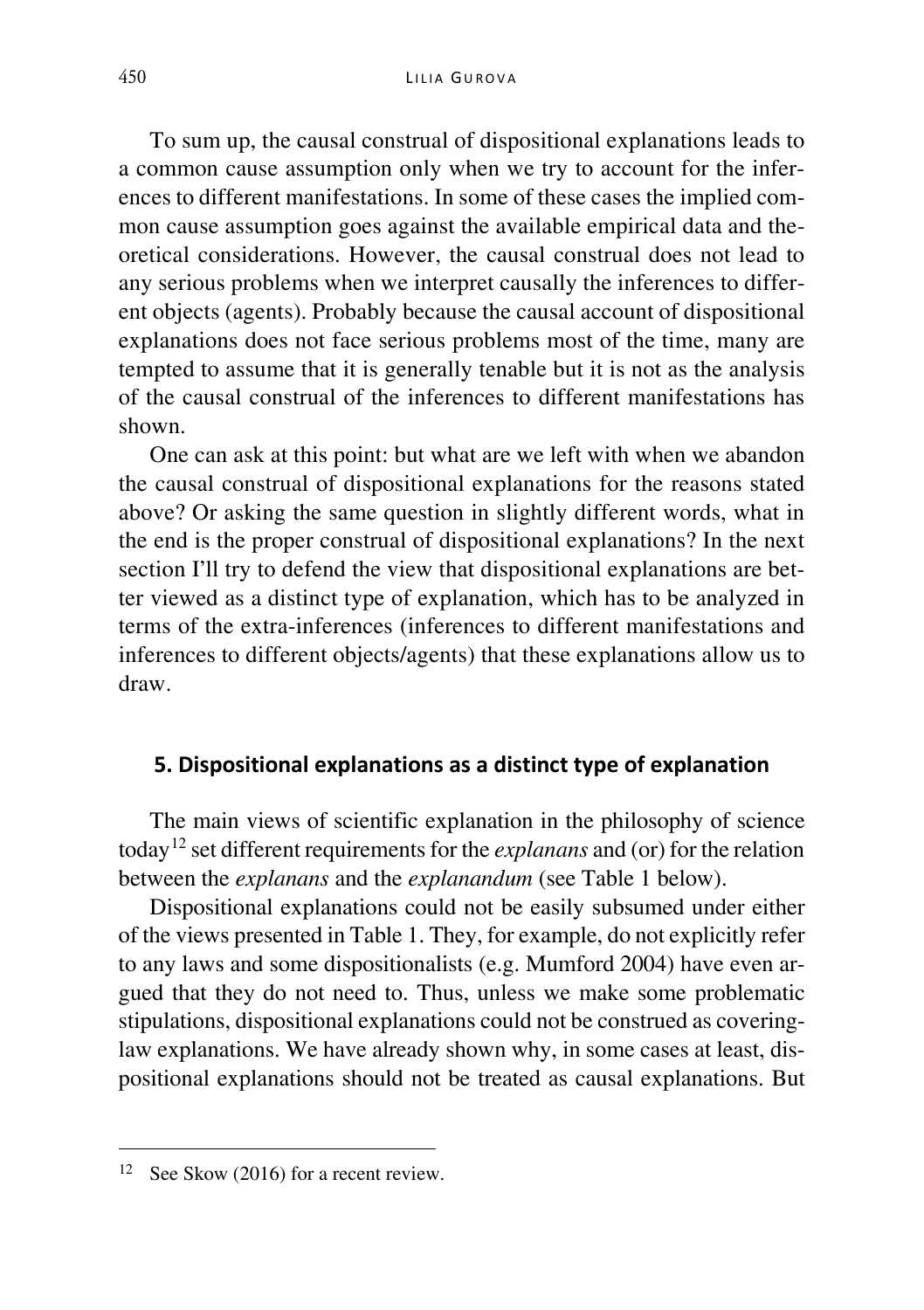| View on explanation       | Requirements about the <i>explanans</i> and<br>the <i>explanans/explanandum</i> relation                                                                                                  |
|---------------------------|-------------------------------------------------------------------------------------------------------------------------------------------------------------------------------------------|
| The covering-law<br>model | The <i>explanans</i> contains at least one de-<br>terministic or probabilistic law or a<br>law-like sentence. The explanans im-<br>plies, deductively or inductively, the<br>explanandum. |
| The causal theories       | The <i>explanans</i> stands for events<br>(states, processes etc.) which are caus-<br>ally relevant to the events (states, pro-<br>cesses etc.) represented by the ex-<br>planandum.      |
| The unificationist view   | The <i>explanans</i> implies, deductively or<br>inductively, different explananda.                                                                                                        |

*Table 1*. The specific requirements for *explanans* and the *explanans/explanandum* relation that have been set by the three major views on explanation.

what about the unificationist account? On the one hand, dispositional properties do play a unifying role with respect to their different manifestations and thus an explanation which refers to such a property unifies different *explananda.* On the other hand, as Skow (2016) has already noted, unification seems to be a *consequence* of having an explanation rather than a *condition* that must be satisfied in order to have an explanation. Indeed, in the case of dispositional explanations, we must have an explanation already stated in either of the forms (2.1) or (2.2) in order to be able to draw the inferences to multiple manifestations that bring unification of different *explananda*. In addition, unification does not account for the specifics of dispositional explanations, e.g. for the important role of the stimulus conditions, as well as for the two types of extra-inferences that are constitutive for the explanatory benefits of dispositional explanations.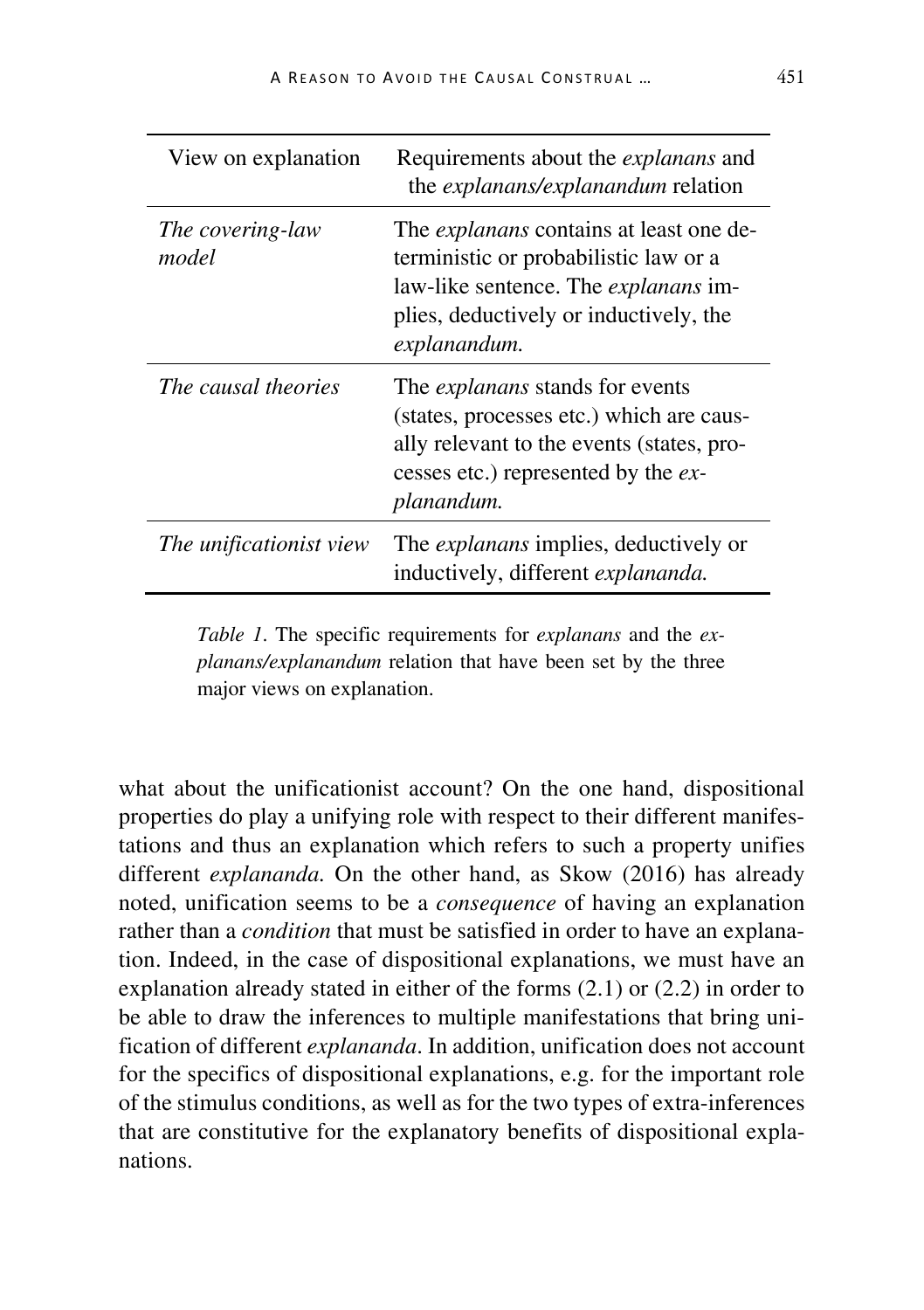For the reasons stated above, it is safe to conclude that dispositional explanations are better viewed as a distinct form of explanation that satisfies the following conditions:

- (i) The explanation can be presented in one of the forms (2.1) or (2.2), which means that the *explanans* must refer to a dispositional property D, and either the *explanans* or the *explanandum* must contain information about the stimulus condition S;
- (ii) The explanation should allow for extra-inferences to different manifestations (3.1) as well as for inferences to different objects/agents (3.2) and these extra-inferences must have meaningful (and possibly true) interpretations.

The main advantages of the view that dispositional explanations form a distinct type of explanation, which satisfies the conditions (i) and (ii) are that this view makes salient the specific explanatory virtues of dispositional explanations and allows for analyzing and comparing different concrete explanations in terms of these virtues.

## **6. Conclusions**

Dispositional explanations are most valued for the extra-inferences, which they allow for. The explanation of a particular phenomenon, or a behavioral act, which relates the explained phenomenon (behavioral act) to a particular disposition, allows us to predict that other manifestations of the same disposition may be expected in the same or in a different stimulus condition. Such predictions are called here "inferences to different manifestations". Dispositional explanations allow us to predict as well that a different object/agent possessing the same dispositional property will exhibit similar manifestations, i.e. they allow for what was called here "inferences to different objects/agents". The causal construal of dispositional explanations successfully accounts for the inferences to different objects/agents but it fails to account properly for the inferences to different manifestations. This is because the causal construal of dispositional explanations entails that the explanatory dispositions are common causes of their manifestations. As far as the common causes screen-off the correlations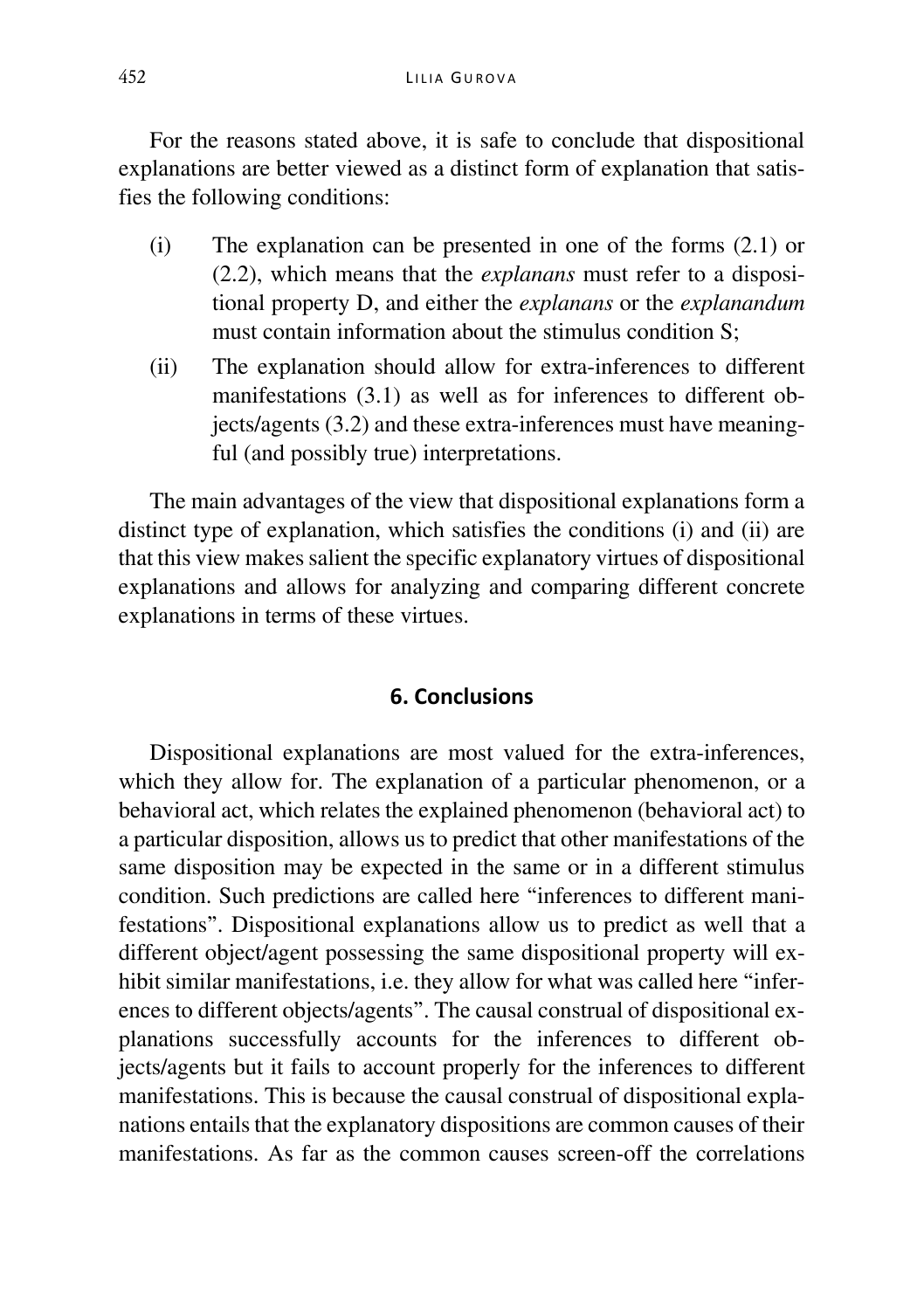between their effects, the common cause assumption leads to conclusions which, in some cases at least, are either unacceptable for theoretical reasons or incompatible with the available empirical evidence, or both. Such unfortunate consequences of the common cause assumption are a serious reason to argue that the causal construal of dispositional explanations should be avoided, or applied with a great caution, and that dispositional explanations are better and safely analyzed in terms of their specific inferential virtues which present them as a distinct type of explanation.

#### Acknowledgments

I would like to thank the two anonymous reviewers for their valuable comments on the first draft of this paper. They helped a lot to strengthen and make clearer the main argument. An earlier version of this argument was presented at the Inaugural conference of the East European Network for Philosophy of Science (Sofia, June 24-26 2016), as part of the symposium "Explanation and understanding in science". I am indebted for the thoughtful discussion to all those who took part in it but my special thanks are for the co-organizers of the symposium (Lukáš Bielik, Richard David-Rus and Daniel Kostić) who made all these possible.

#### References

- ARMSTRONG, D. M. (1968): *A Materialist Theory of the Mind*. London: Routledge.
- ARMSTRONG, D. A. (1973): *Belief, Truth, and Knowledge*. Cambridge: Cambridge University Press.
- ARMSTRONG, D. A. (1997): *A World of States of Affairs*. Cambridge: Cambridge University Press.
- ARMSTRONG, D. M., MARTIN, C. B. & PLACE, U. T. (1996): *Dispositions: A Debate*. London: Routledge.
- BELL,J. S. (1964): On the Einstein Podolsky Rosen Paradox. *Physics* 1, No. 3, 195- 200.
- BIGAJ, T. (2012): Ungrounded Dispositions in Quantum Mechanics. *Foundations of Science* 17, 205-221.
- BLOCK, N. (1990): Can the Mind Change the World? In: Boolos, G. S. (ed.): *Meaning and Method: Essays in Honor of Hilary Putnam*. Cambridge: Cambridge University Press, 137-170.
- BORSBOOM, D. (2015): What is Causal about Individual Differences? A Comment on Weinberger. *Theory and Psychology* 25, No. 3, 362-368.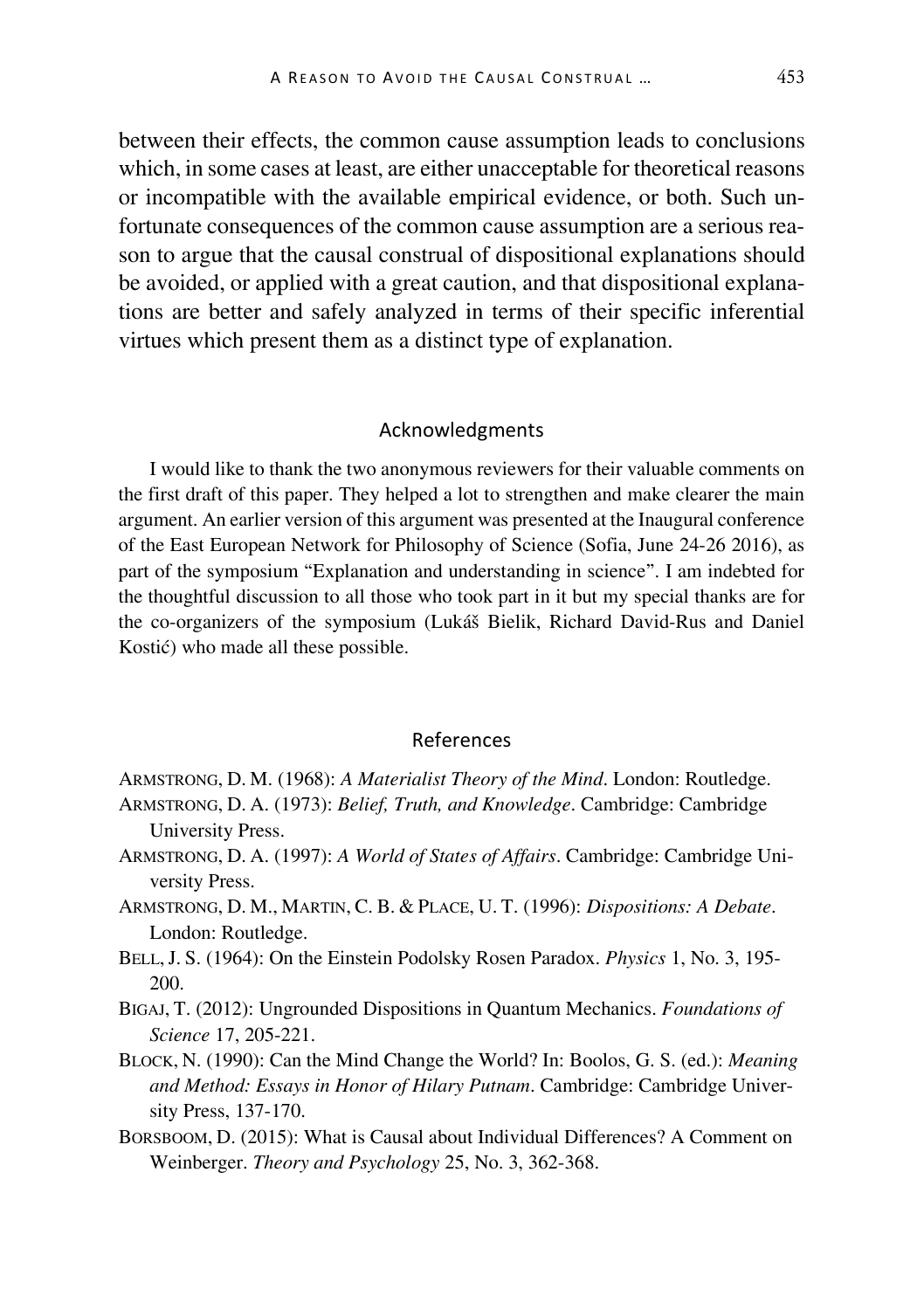- BORSBOOM, D., MELLENBERGH, G.J., VAN HEERDEN,J. (2003): The Theoretical Status of Latent Variables. *Psychological Review* 110, 203-219.
- BRUNER,J. (1957): Going beyond the information given. In: Bruner, J., Brunswik, E., Festinger, L., Heider, F., Muenzinger, K. F., Osgood, C. E. & Rapaport, D. (eds.): *Contemporary Approaches to Cognition.* Cambridge (Mass.): Harvard University Press, 41-69.
- CARTWRIGHT, N. (1999): *The Dappled World: A Study of the Boundaries of Science*. Cambridge: Cambridge University Press.
- CERVONE, D. (2004): Personality Assessment: Tapping the Social-Cognitive Architecture of Personality. *Behavioral Therapy* 35, 113-129.
- CHOI, S. & FARA, M. (2012): Dispositions. In: Zalta, E. N. (ed.): *The Stanford Encyclopedia of Philosophy*. (Spring 2016 Edition), available at: https://plato.stanford.edu/archives/spr2016/entries/dispositions/
- DARDIS, A. (1993): Sunburn: Independence Conditions on Causal Relevance. *Philosophy and Phenomenological Research* 53, No. 3, 577-598.
- DODGE, K. A. (2006): Translational Science in Action: Hostile Attributional Style and the Development of Aggressive Behavior Problems. *Development and Psychopathology* 18, No. 3, 791-814.
- FRIEDMAN, M. (1974): Explanation and Scientific Understanding. *The Journal of Philosophy* 71, 5-19.
- GUROVA, L. (2017): Are Causal Accounts of Explanation Always Useful? In the Case of Personality Trait Explanations They Are Probably Not. In: Massimi, M., Romejn, J.-W. & Schurz, G. (eds.): *EPSA15 Selected Papers*. Cham: Springer, 167-177.
- HEIL,J. (2005): Dispositions. *Synthese* 144, No. 3, 343-356.
- HEMPEL, C. (1965): *Aspects of Scientific Explanation and Other Essays in the Philosophy of Science.* New York: The Free Press.
- HÜTTEMANN, A. (2009): Dispositions in Physics. In: Damschen, G., Schnepf, R. & Stüber, K. R. (eds.): *Debating Dispositions*. Berlin: Walter de Gruyter, 223-237.
- JACKSON, F. (1995): Essentialism, Mental Properties and Causation. *Proceedings of the Aristotelian Society* 95, 253-268.
- KEHOE, E. G., TOOMEY, J. M., BALSTERS,J. H., BOKDE, A. L. W. (2012): Personality Modulates the Effects of Emotional Arousal and Valence on Brain Activation. *Social Cognitive and Affective Neuroscience* 7, 858-870.
- KIM,J. (1990): Explanatory Exclusion and the Problem of Mental Causation. In: Villanueva, E. (ed.): *Information, Semantics, and Epistemology*. Oxford: Blackwell, 36-56.
- LAMIELL, J. T. (1987): *The Psychology of Personality: An Epistemological Inquiry*. New York: Columbia University Press.
- LIPTON, P. (2004): *Inference to the Best Explanation*. 2nd ed. London: Routledge.